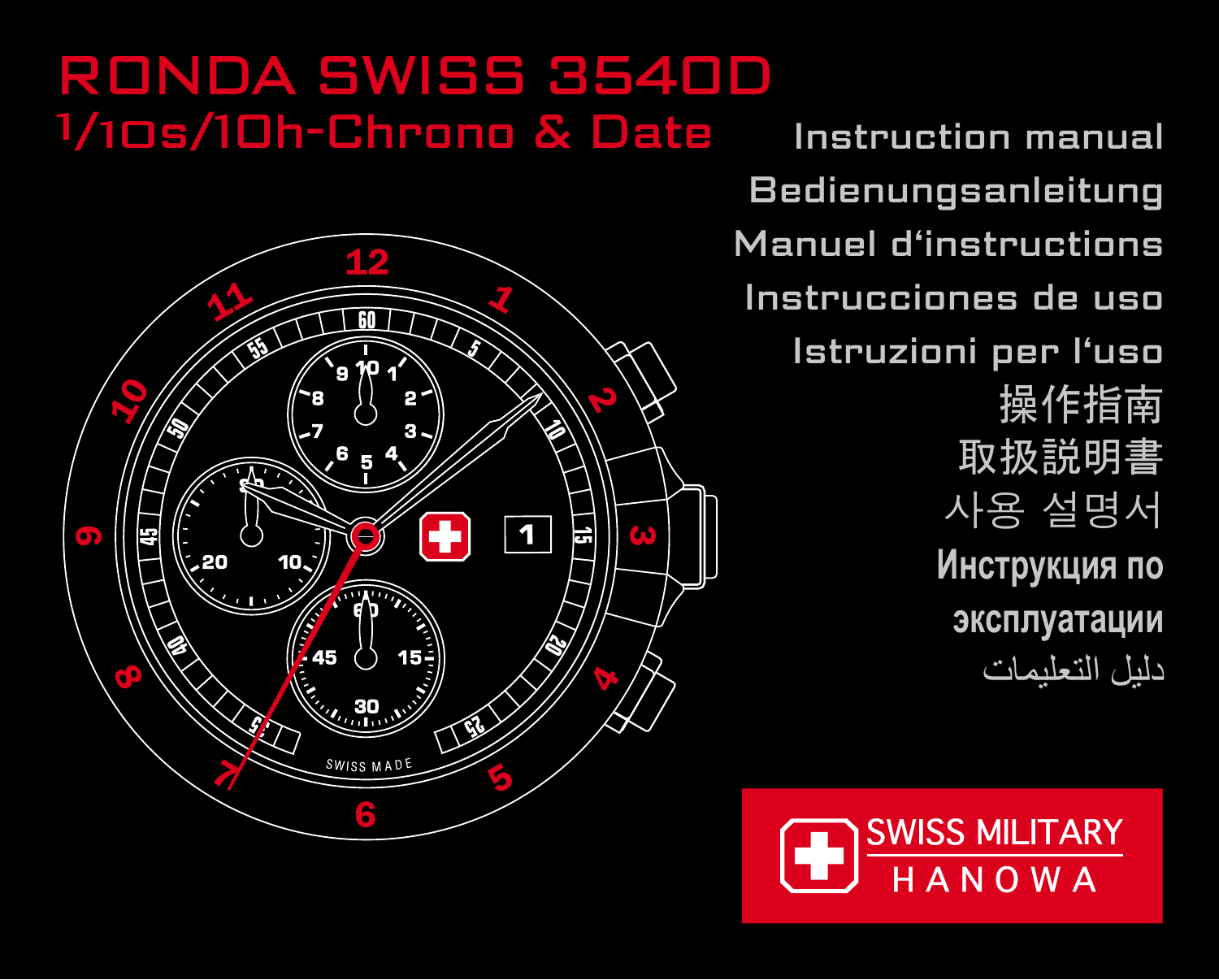## Предупреждение

Для обеспечения водонепроницаемости часов необходимо убедиться в том, что заводная головка всегда находится в исходном положении.

Категорически запрещается использовать кнопки A/B и заводную головку при нахождении часов под водой.

## Батарея

Срок службы батареи: без использования хронографа = 54 месяцев, с использованием хронографа 1 час в день = 36 месяцев Совет: для экономии энергии выполните сброс функции хронографа после использования!

Тип батареи: 384 - 1,5V - SR 41 SW



JAP

KOR

RU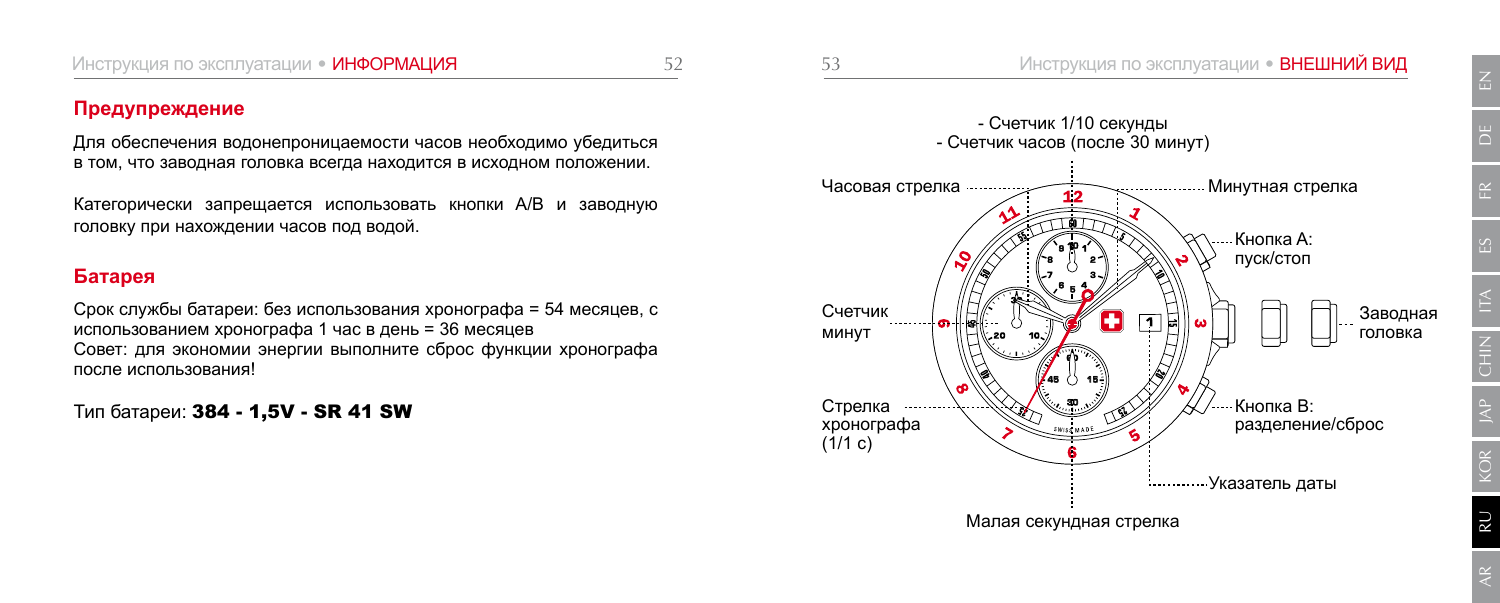## **Установка времени**





## **Установка даты**





Во время фазы изменения даты в период между 20:30 и 24:00 в качестве даты требуется установить дату следующего дня.

В течение первых 30 минут при измерении времени остановленный отсчет времени отображается с точностью до 1/10 секунды. После этого счетчик 1/10 секунды автоматически переключается на подсчет часов.

## **Измерение суммарного времени**





Инструкция по эксплуатации • ИЗМЕРЕНИЕ ВРЕМЕНИ

 $II$ l 2 и 2 можно повторять несколько раз подряд

#### Измерение отдельных отрезков времени



Шаг 2 и 3 можно повторять несколько раз подряд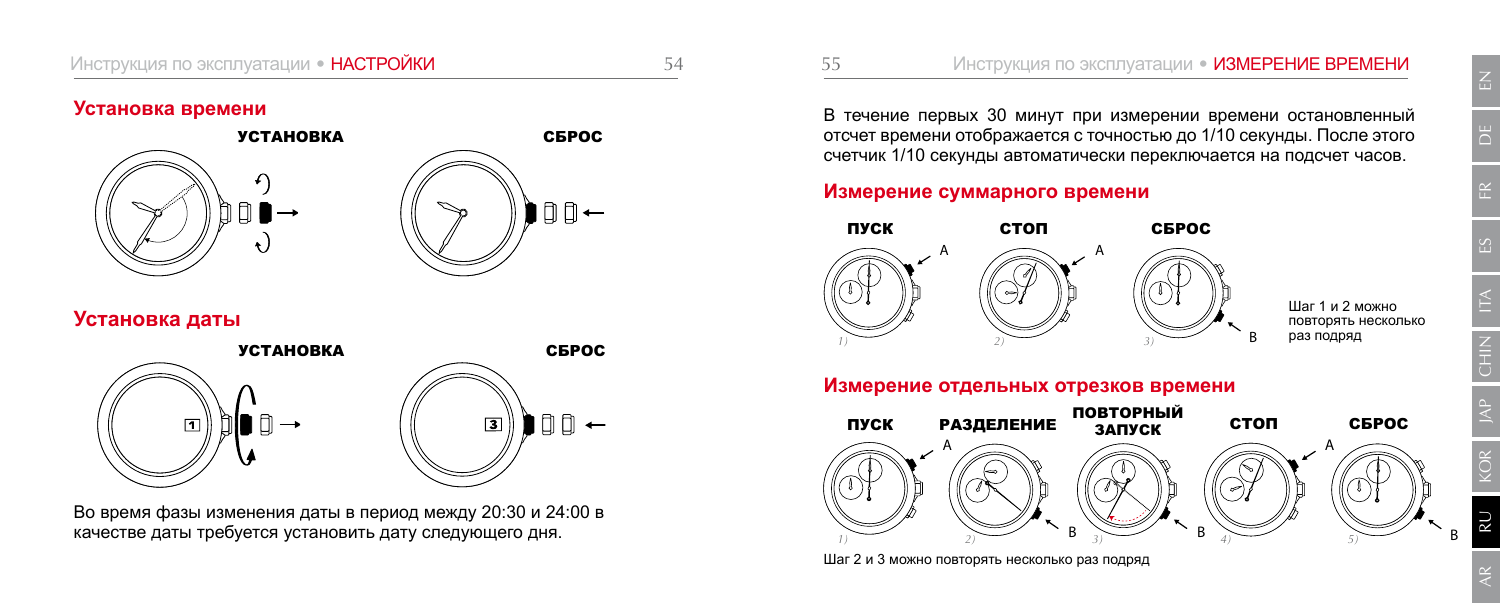#### Повторная инициализация стрелок хронографа и счетчика

После замены батареи, неправильного включения, сильного сотрясения или воздействия сильного электромагнитного поля стрелка хронографа и (или) стрелки счетчика могут не вернуться в исходное положение. Выполните следующие действия для калибровки этих стрелок:



мин. 2 секунды

 $\Longrightarrow$  включен  $p$ ежим коррекции.





Подтвердить/ Дальше

 $\Xi^-$ 

*5*